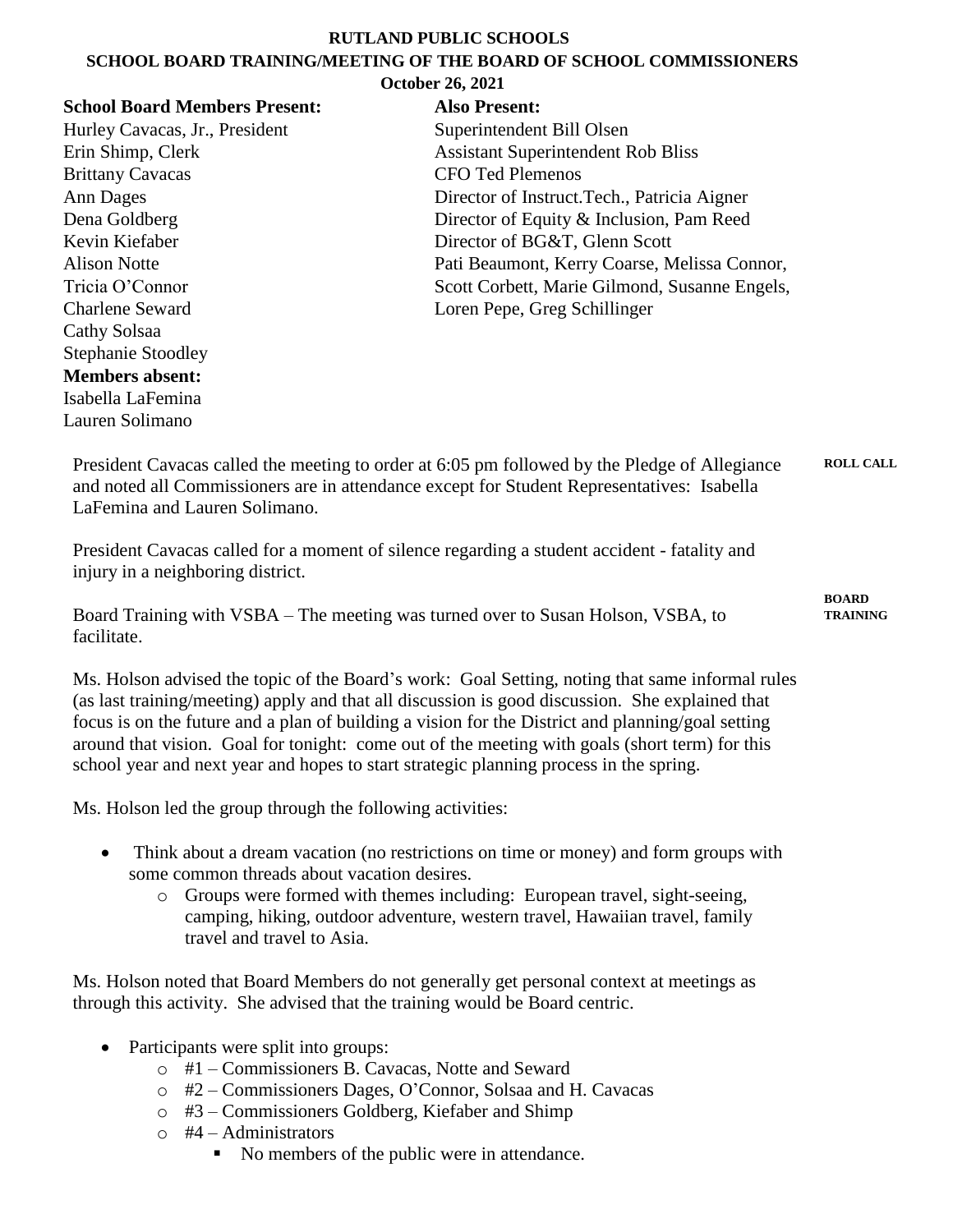Ms. Holson asked about goals: What are they? Why do you need them? Why does a school district need goals?

#### **BOARD TRAINING (Cont.)**

Discussion revolved around: bettering ourselves, not being complacent, moving forward, being functional, measurable outcomes and vision.

Ms. Holson referenced vacation goals: If you didn't have goals, how would you know how to get to your dream vacation spot? How would you know you were there? Noting it is something you plan on, strive for and achieve something when you get there.

Slides and SOAR Analysis were introduced:

- o Start with: Where are we now?
- o Where do we want to be?
- o How do we get there?
- o How are we progressing?

### SOAR Analysis:

- o Strengths What can we build on?
- o Opportunities, what are our stakeholder asking for?
- o Aspirations What do we care deeply about?
- o Results How do we know we are succeeding.

Groups were assigned to develop:

- $\circ$  # 1 Strengths
- $\circ$  # 2 Opportunities
- $\circ$  # 3 Results
- o Administrators Aspirations

Ideas developed by group were reviewed:

- $\circ$  # 1 Strengths education programs, collaboration and community outreach, engaging teachers and staff, supportive community, enrichment activities, Incredibly caring faculty and staff.
- $\circ$  # 2 Opportunities ESSER Funds, geographical curriculum integration (sharing resources with other districts – share curriculum), transportation district (STC model – transportation to save money and work together – student transportation), opportunities for training (education, diversity, inclusion) for students, adults and community – school to play leadership role, better alignments & continuity and many transitions through a lot of different buildings (some evidence of learning loss in transitions.)
- o Administrators Aspirations student well-being, family engagement, staff well-being, healthy community, highly engaged student learning and growing, teaming with community partners, 100% graduation rate, safe modern facilities and technical resources and kind independent learners.

Ms. Holson noted VSBA/VSA Conference/Webinar that may be of interest to Board Members: November 4, 2021 (4:00 pm – 6:00 pm) and November 5, 2021 (9:00 am – 2:00 pm) *– Addressing Key Issues for Vermont School Boards and School Administrators* – Key Note Speakers: Dr. Julia Minson and Dr. Luvelle Brown. She also noted a webinar geared toward Board Chairs, but open to everyone on November 16, 2021 (free to register and attend.)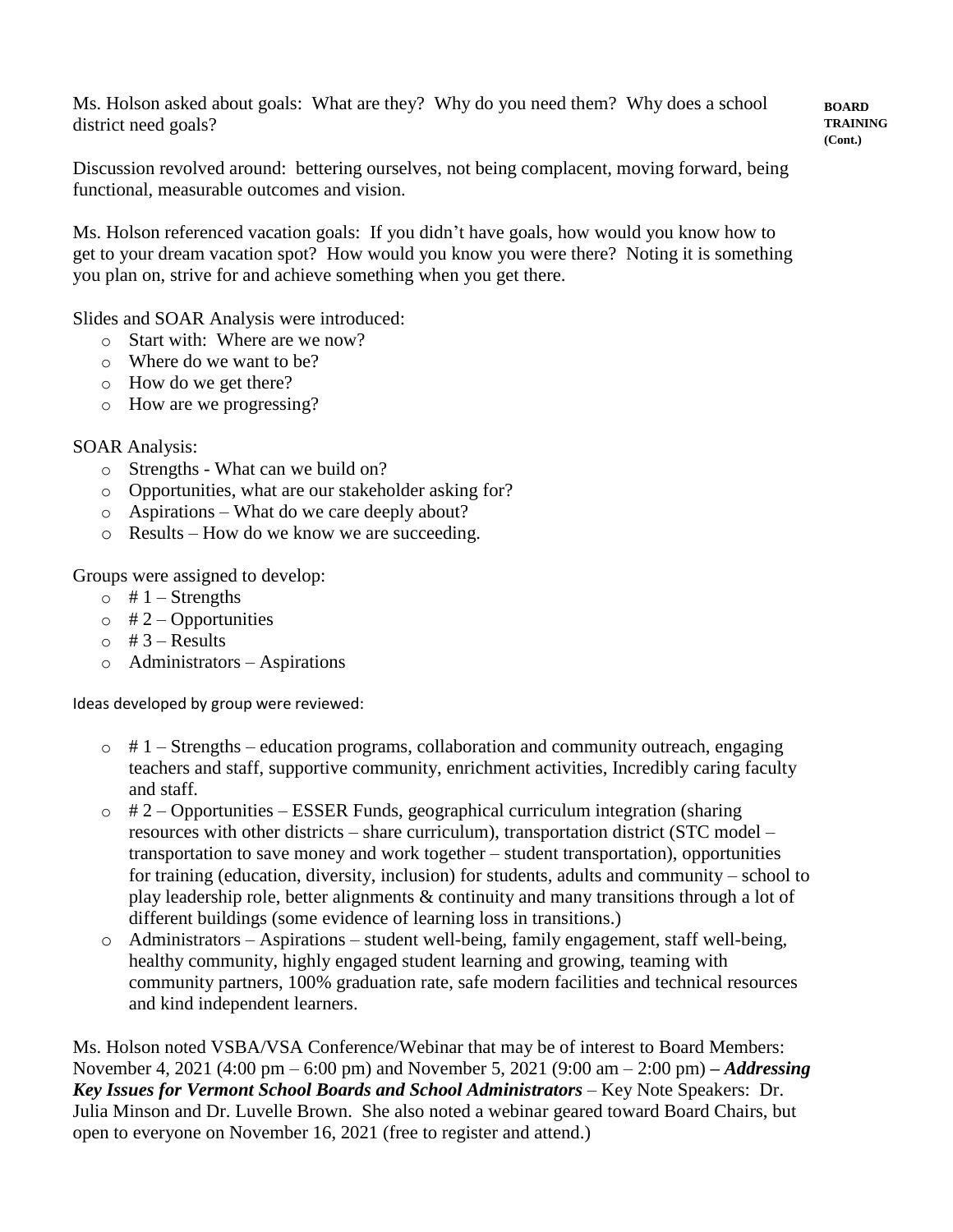$\circ$  # 3 – Results – Data, attendance, enrollment, test scores, graduation rates, staff retention, employee survey satisfaction, superintendent evaluation, parent satisfaction survey, quality of buildings and grounds, fun and college retention rates.

**BOARD TRAINING (Cont.)**

Slides/steps were introduced:

- o Roles in Setting Goals School Board sets district goals
- o Superintendent and Key Administrators Focus on goals, Establish objectives and Action steps
- o Principals and other administrators Implementation
- o Teachers Carry out objectives and action steps

Above is Continuous cycle, everyone is involved at some level.

Types of goals were reviewed:

- o Board Goals (areas of operations and procedures) designed to increased overall board performance
- $\circ$  District Goals set by Board often in consultation with Superintendent provide direction for the District, maintain standards, target areas of needed improvement or where change is to occur
- o Superintendent Goals often established by the board in conjunction with the Superintendent – based on performance as defined in contractual job description. - sets targets for carrying out district goals.

Ms. Holson passed out post-it notes and instructed participants (individually or collaboratively) to write priorities for the District for the next 1 ½ years on the notes (one priority per note) and place them on posted charts under: District, Board or Superintendent.

Results were sorted and discussed:

### o **District**

- Climate
- Recovery
- Equity
- Staff wellness
- Intervention (eliminate need for tier one excellence)
- World Language
- 100% graduation rate
- Facilities
- Pre- $k$  public health
- After School
- PLP
- Curriculum
- Safety safety of staff and students be a priority

### o **Board**

- Focus on students
- Collaboration
- Civil Discourse
- Financial (workable budget, fiduciary responsibility more aware and improve on financial ramifications in community (every year) and advocacy (supporting new weighting system)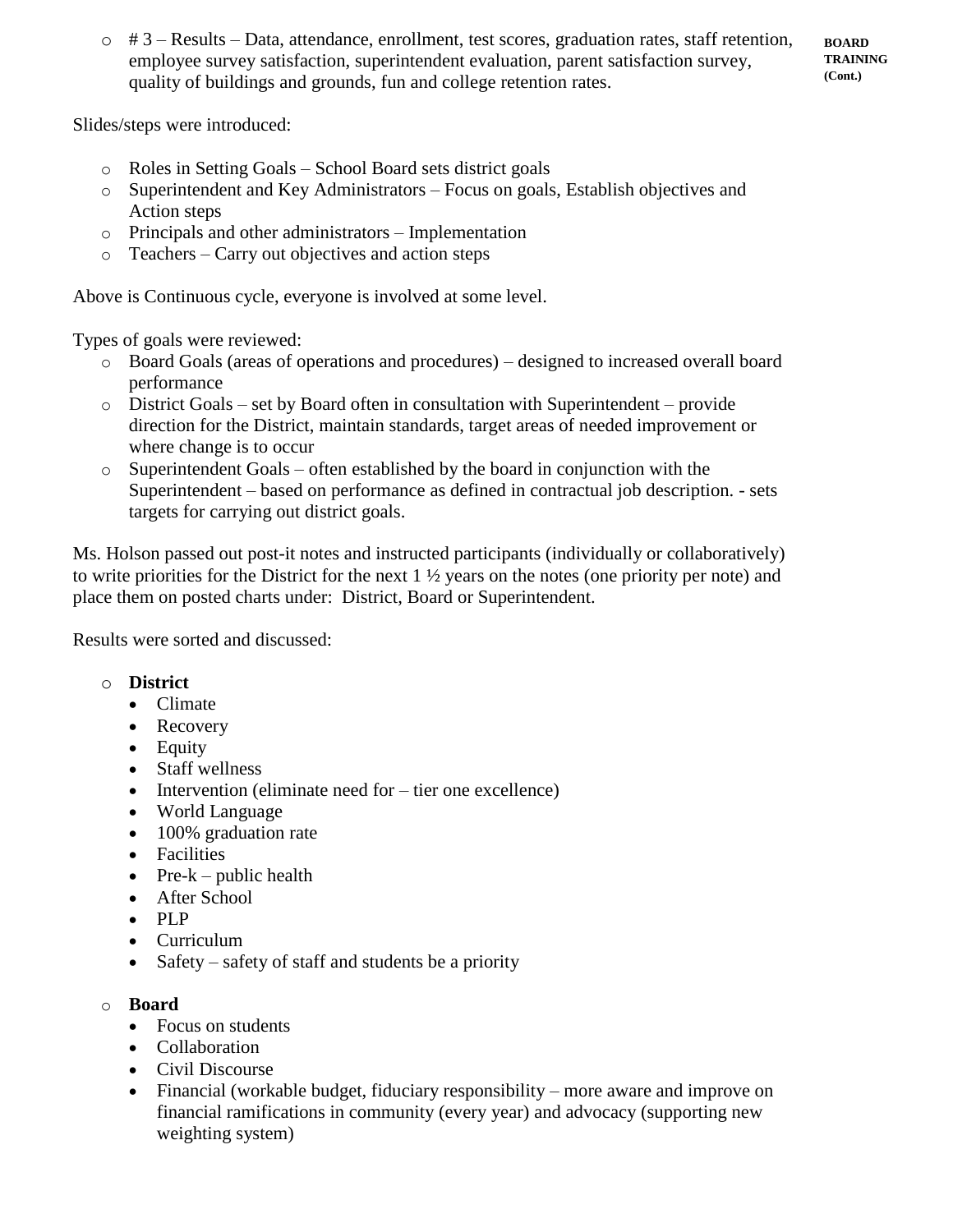# o **Superintendent**

- Wellness
- 100% graduation rate
- chocolate, expresso, clams and good food at meetings
- Continued respectful personal interactions

Ms. Holson distributed 7 sticky dots to each Board Member and instructed the to vote for their priorities on the preceding charts.

There was a break from  $7:22$  pm  $-7:35$  pm.

Sticky dot votes were tallied with the following top results:

## **Board:**

- o Focus on Students (6 votes)
- o Civil Discourse (8 votes)
- o Advocacy (5 votes)

## **District:**

- o Climate (could be included in Board for single goal 13 votes)
- o Recovery (9 votes)
- o Equity (8 votes)

Ms. Holson advised goal statements: reflect and embody the vision, are realistic (with time frame and available resources), are defined by the Superintendent (from Board statement of what is to be accomplished.)

Establishing Strategic Board Goals - Key Questions were introduced:

- Is it within the board's purview?
- Is it specific and clear?
- Is it measurable?
- is it actionable? Do we need to let go of something else? If so, what?
- Is it time bound?

Discussion revolved around: integration of subjects, K-12 World Language, approach and management of resources (Administration's work) and different perspectives.

One sentence goal was developed in regards to climate:

## **Promote an inclusive supportive climate where everyone treats each other with dignity and respect.**

Discussion revolved around safety, security, COVID, perceptions, sense of belonging, civil discourse as related to climate, respect, checking egos and personal agendas at the door, serving students, faculty and administration, respecting different viewpoints, passion for issues, one united voice for the Board, social media, responding rather than reacting, listening and asking questions.

The Board was advised to work on civil discourse topic and check in measures.

Board's role with recovery was discussed (financial support.) Superintendent to communicate incremental improvements to the Board. Metrics and creativity, learning loss, differences in